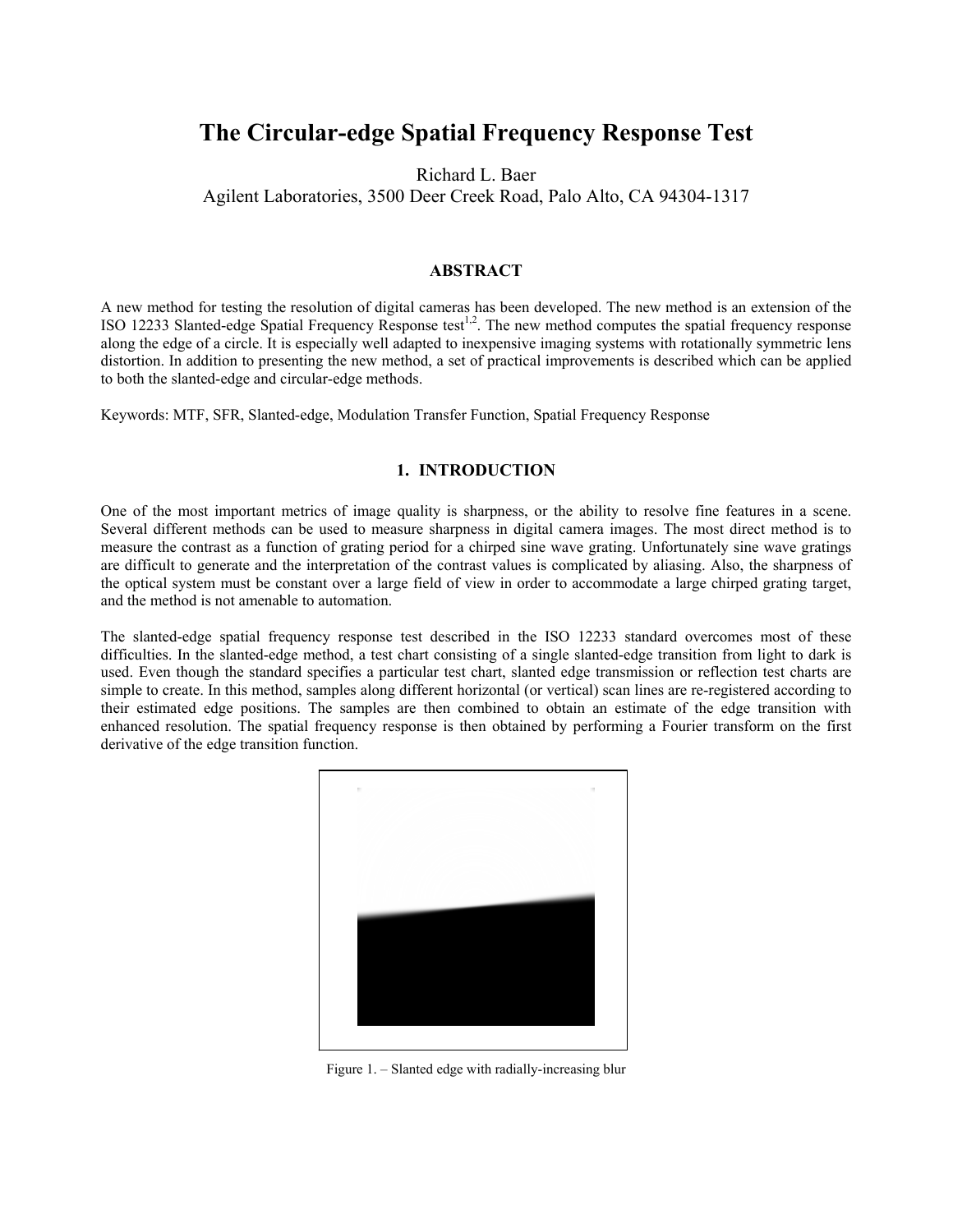One of the disadvantages of the slanted-edge method is that the sharpness must be constant, and the image must be free of distortion, over the region that is analyzed. Otherwise the transitions on different scan lines will have different widths and the transitions may not be located on a straight line. Practical camera lenses exhibit a number of optical aberrations that interfere with the slanted-edge method. Field curvature (the curvature of the true focal plane) causes the image sharpness to be a function of radius from the lens axis. Chromatic aberration (the variation in lens power with wavelength) causes a similar effect. Distortion causes the magnification to depend on the distance from the axis of the lens. All of these effects are significant in the compact lenses used inexpensive imaging modules. A common characteristic of all of these aberrations is that they are rotationally symmetric. In other words, the blur and distortion depend only on the radius from the optical axis. The effect of radially increasing blur on a slanted-edge is shown in Figure 1. The line spread function that results from applying the slanted-edge method to this target is compared to the true LSF at the center of the image in Figure 2. As the figure shows, the slanted-edge method is ineffective in this case because the blur isn't constant.



Figure 2. – Line Spread Function for slanted edges with uniform and radially increasing blur

The new circular-edge MTF method is designed to work correctly in systems with rotationally symmetric aberrations. In this method, a circular target is used. The center of the target is aligned with the optical axis so that the edge of the circle is a contour of constant blur and distortion. The samples from the circular edge transition are then combined to obtain a measure of the sharpness at a specific radius. The number of samples that are available is large because points along the entire circumference of the circular edge can be used. Targets of different diameter can be used to map out the variation of sharpness with radius. The new method is similar to the slanted-edge method, except that radial scan lines are used. It is described in detail in the next section.

Optical distortion, random noise and illumination shading all degrade the accuracy of the spatial frequency response estimate. Several techniques that can be used to improve the utility of the slanted-edge and circular-edge methods are described in the subsequent section. One technique is to accommodate distortion in the slanted-edge method by fitting the edge transitions to a higher-order polynomial, rather than a straight line. In the case of the circular-edge method, the edge transitions are fitted to a curve described by a Fourier series instead of a circle. Another technique is to fit the LSF to a Gaussian distribution, and to characterize it by the Gaussian line-width rather than computing the entire MTF curve. This method is very effective in practical imaging systems with Gaussian blur. Conclusions and recommendations for further research are presented in the last section.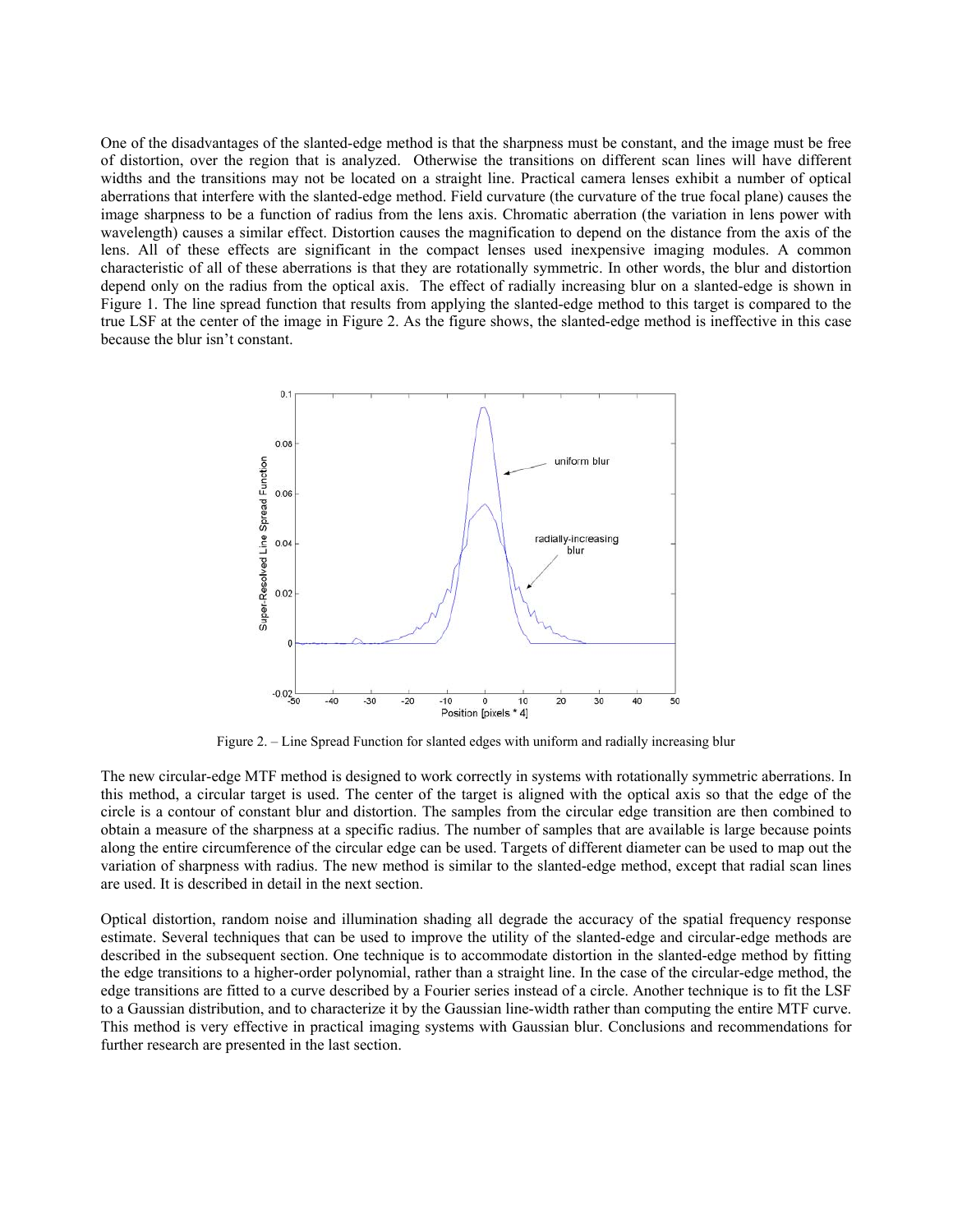### **2. The Circular-Edge Method**

The new method is similar to the slanted-edge method, except that radial scan lines are used. The first step in the process is to calculate position of the center of the test target. Radial scans are then performed to estimate the edge position as a function of scan angle. The edge position estimates are the fitted to a circle and the original sample points are re-registered according to their estimated radial positions. The points are re-sampled in order to generate a superresolved estimate of the edge transition. This estimate is differentiated to obtain the line-spread function (LSF). The Fourier transform of the LSF is then used to derive the MTF.

A circular-edge test target is depicted in Figure 3. The circular-edge test target consists of a light circle on a dark background, although the method can easily be extended to a dark circle on a light background. The target should be centered on the axis of the camera's lens in order to place the edge on a contour of constant blur and distortion. The target orientation should be normal to the axis of the lens in order to prevent the pattern from being distorted. As in the slanted-edge method, the contrast of the target should be between 40:1 and 80:1. If the contrast is too high optical flare may distort the edge transition. This method requires linear data. If the response of the camera is non-linear, then its OECF function must be measured, and this function must be used to correct the data. Other image processing functions, such as sharpening and compression, will affect the results and should not be used<sup>3,4</sup>.



Figure 3. – Circular-edge resolution test target

#### **2.1. Determining the center position**

The first step in the procedure is to locate the center of the target in the image. This is accomplished by summing of all the rows and of all the columns in the image. The horizontal and vertical positions of the center are then determined by the computing the centroids of the row and column sums, respectively. The formulas for computing the position of the center of the target are shown below. In these equations,  $ROI(ix,iy)$  represents a region of interest of size NX, NY that includes the circular target:

$$
S_{row}(ix) = \sum_{iy=1}^{Ny} ROI(ix, iy)
$$
  
\n
$$
S_{col}(iy) = \sum_{ix=1}^{Nx} ROI(ix, iy)
$$
  
\n
$$
S_{col}(iy) = \sum_{ix=1}^{Nx} ROI(ix, iy)
$$
  
\n
$$
Yc = \sum_{iy=1}^{Ny} (iy \cdot S_{col}(iy)) / \sum_{iy=1}^{Ny} S_{col}(iy)
$$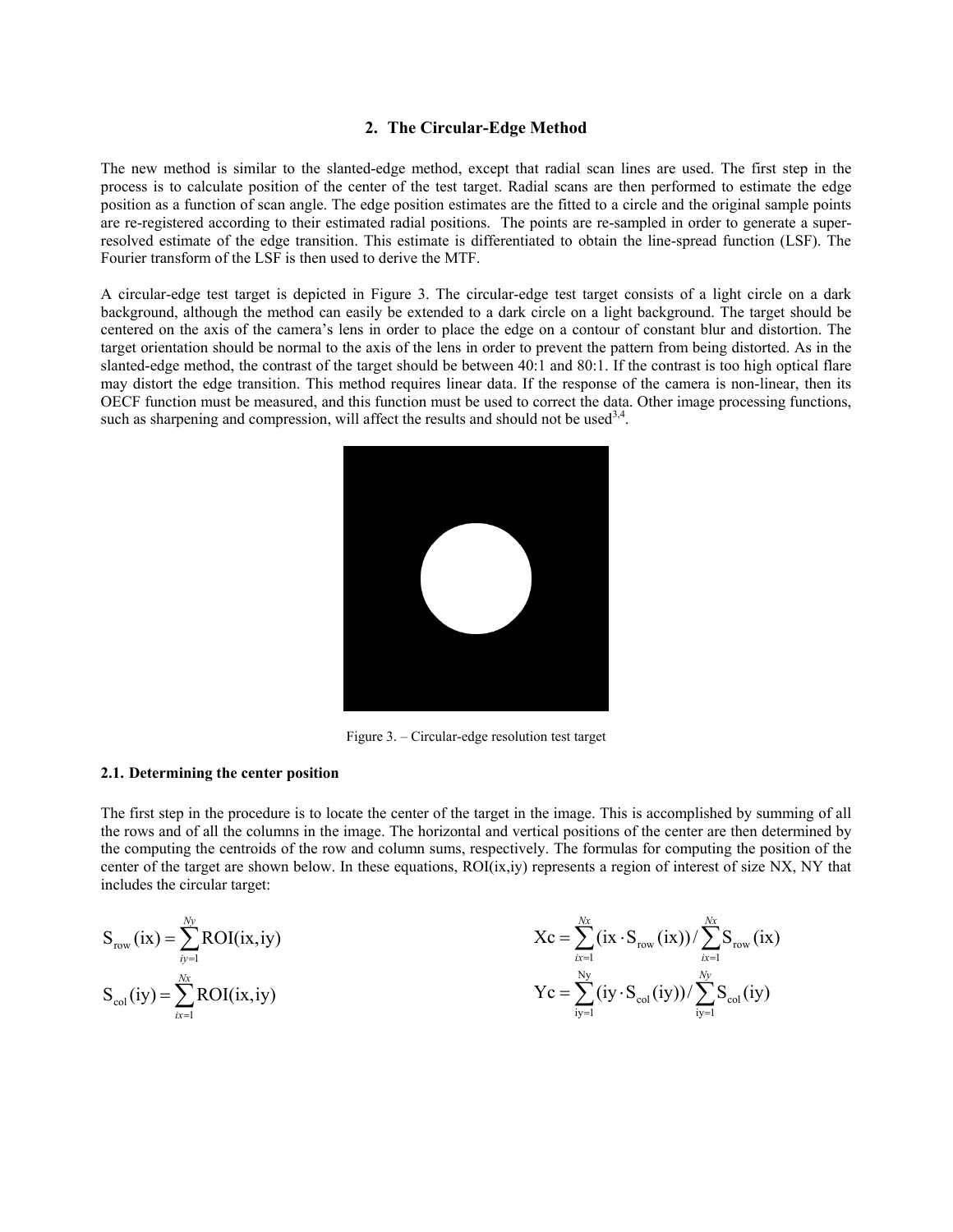The center position is estimated to sub-pixel accuracy. Consequently the center position is not generally located on the sampling grid (on the center of one of the pixels).

## **2.2. Estimating the radius**

The radius of the target is determined by creating a set of radial scan lines that run outwards from the center. The accuracy of the radius estimate depends on the number of scan lines that are used. In these experiments, scan lines were generated every 10 degrees.

 Along the horizontal and vertical axes, the sample spacing is one pixel period. Along the +/- 45-degree axes, the sample spacing is the square root of two times the pixel period. In addition, the scan lines do not generally intersect with the sampling grid, both because the scan angles are arbitrary and because center of the circle may be located off the grid. In order to obtain scan lines with a uniform spacing of one pixel period, interpolation is used to determine the scan line values. At any given position, the scan line value is determined from the nearest four points in the sample grid by using bilinear interpolation. The radial scan lines are depicted in Figure 4.



Figure 4. – Radial scan lines

The edge radius is determined by the same technique that is used in the slanted-edge method<sup>5,6,7</sup>. A derivative along the scan direction is computed for each scan line. The centroid of the peak of the derivative is used as an estimate of the edge radius. The radius estimates are then averaged to reduce the effect of noise, and increase the accuracy of the result.

#### **2.3. Generating the super-resolved transition**

Once the edge position has been determined, a super-resolved version of the transition can be obtained. Two methods can be used. The first method is similar to the slanted-edge technique, in that points from each scan line can be reregistered according to that line's edge transition radius. This method has two disadvantages. The first is that the samples will all fall on the same grid and super-resolution between grid points will not be possible. This problem can be overcome by using a slightly oval target. A more complicated procedure for estimating the edge positions is required. This procedure is described in the next section. The second disadvantage is that the points used to compute the superresolved transition will have been obtained by interpolation. This will blur the edge transition.

The better (although somewhat computationally intensive) method to obtain the super-resolved transition is to resample the points in the original sample grid. In this method the radius from the center of the target to each point in the sample grid is computed. The position of the point is then re-registered according to the estimate of the edge radius. This method is illustrated in Figure 5. In the simple case presented here, the radius to the edge does not depend on angle.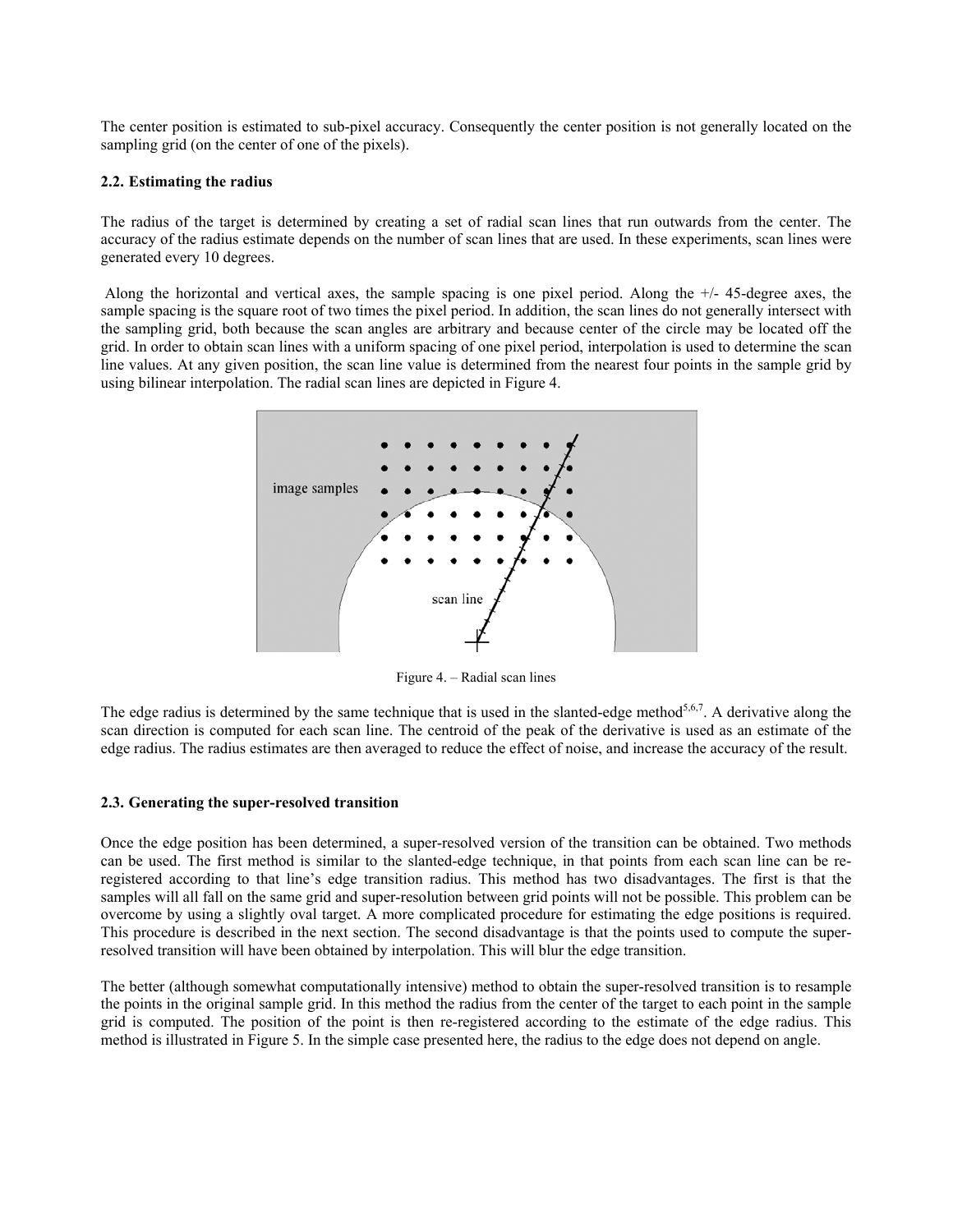

Figure 5. – Procedure for determining the distance of samples from the edge position

The relationship between the samples in the circular-edge image and the points on the edge transition is shown in Figure 6. Each sample in the circular-edge image can be mapped to a point on the edge transition. The x-axis location of a point in the edge transition plot depends on the distance between the point and the edge of the circle, while the y-axis location depends on the value of the sample. Because the sample points are distributed at different distances from the edge, the edge transition can be super-resolved without having to make the circle into an ellipse.



Figure 6. – Relationship between image values and edge transition curve

Once the grid points have been re-registered, they are averaged into bins to create an edge transition estimate. Because averaging is equivalent to applying a low-pass filter to the data, several bins per pixel period must be used<sup>2</sup>. In this work, four bins were used per pixel period. A scatter plot of the edge-spread function noise is shown in Figure 7. In this simulation a 3 pixel Gaussian blur was applied to the target, and 10% Gaussian white noise was added.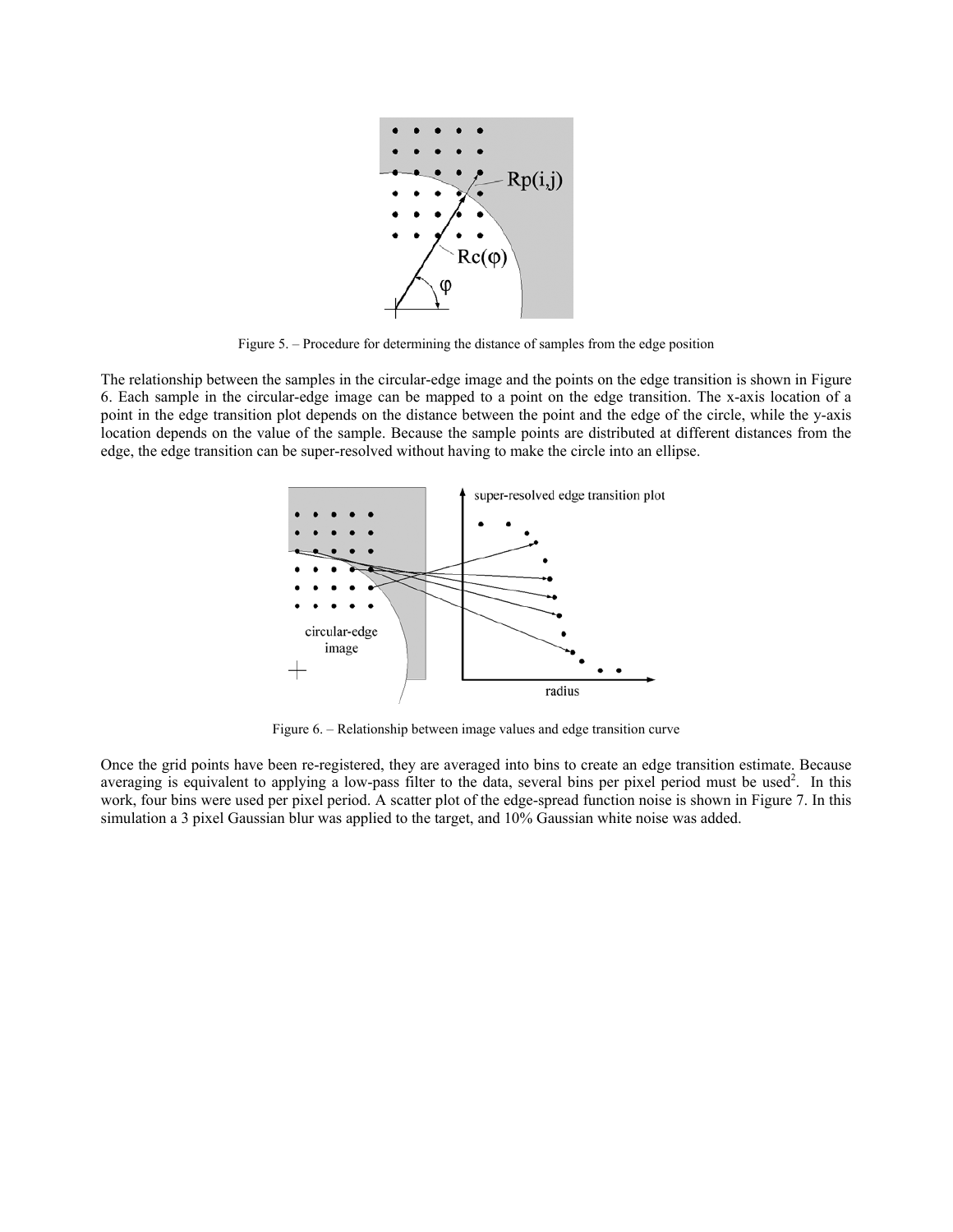

#### **2.4. Calculating the line spread function**

An estimate of the line-spread function is obtained by differentiating the edge transition estimate. Differentiation amplifies any high frequency noise that is present. A windowing function such as a Hamming filter can be used to reduce the noise at the edges of the LSF, where the value should be zero. An example of an LSF curve computed by this method is shown in Figure 8.



Figure 8. – Line spread function

### **2.5. Calculating the modulation transfer function**

The modulation transfer function is computed by performing a Fourier transform on the LSF curve. The LSF must be multiplied by a windowing function first in order to prevent a discontinuity at the ends of the LSF record from contributing high frequency energy to the MTF curve (the Gibbs phenomenon). The MTF curve computed from the LSF curve in Figure 8 is shown in Figure 9.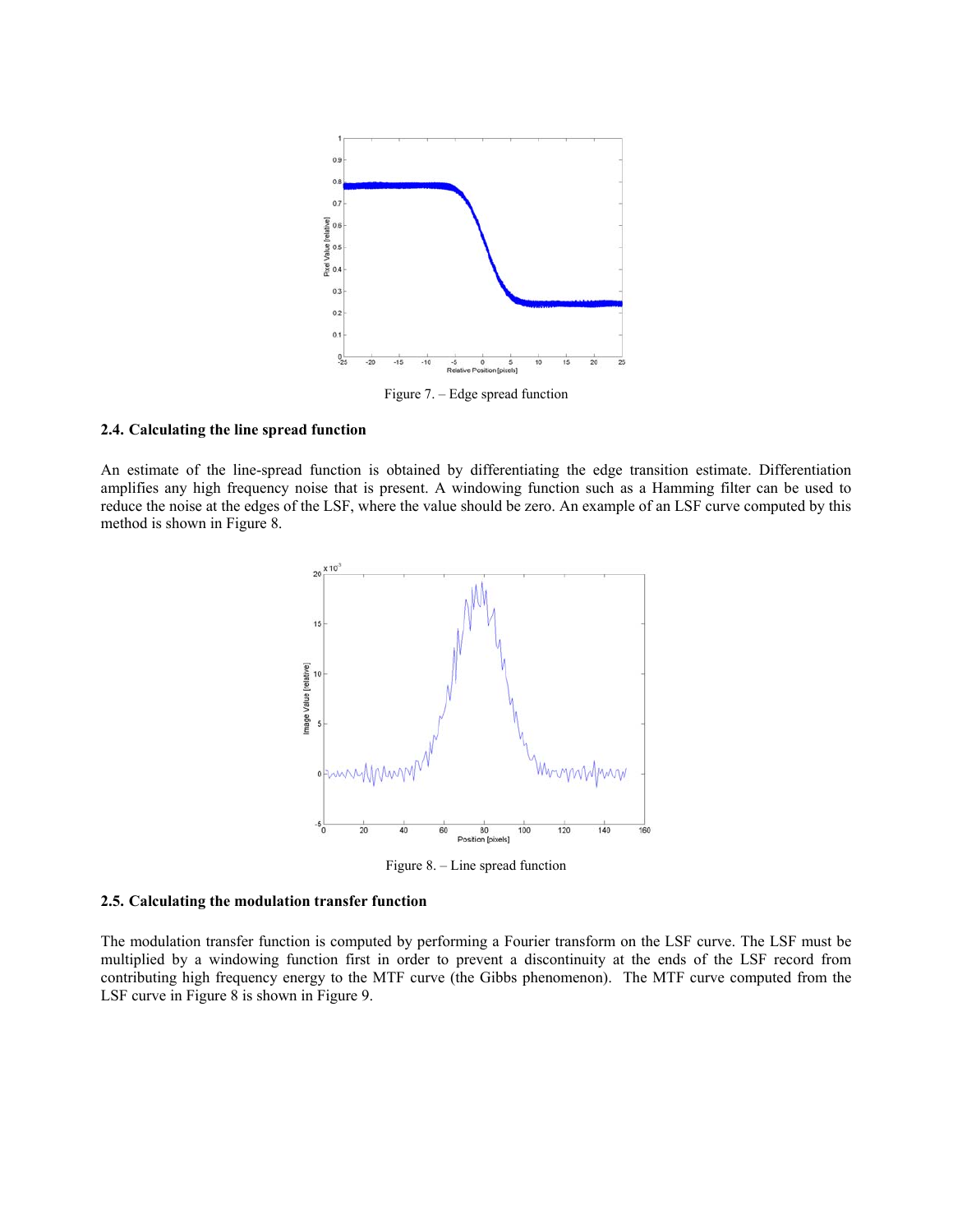

Figure 9. – Modulation transfer function

## **3. IMPROVEMENTS TO BOTH SLANTED AND CIRCULAR EDGE METHODS**

In this section three improvements will be described that can be applied to either the slanted-edge or circular-edge methods. The first of these for the slanted-edge method is to fit the estimated edge positions to a polynomial rather than a line. The complementary improvement for the circular-edge method is to fit the edge positions to a Fourier series rather than a circle. The second improvement is to fit the LSF to a Gaussian function, rather than computing the entire MTF distribution. The last improvement is to apply shading correction to the image before beginning the resolution analysis.

#### **3.1. Edge position estimation**

The edge position in the slanted-edge method may deviate from linear because of lens distortion. This deviation can be accommodated by fitting the edge positions to a higher-order polynomial, rather than a line. The disadvantage of using a higher-order polynomial is that the edge position estimate will be more susceptible to noise. In this work, a polynomial fit of order 3 has been used. Once the coefficients of the polynomial are determined, the polynomial is used to reregister the edge positions.

In the case of the circular-edge method, optical aberrations may distort the shape of the circle. The target may also be elliptical rather that circular. Under these circumstances, the radius of the "circle" becomes a function of angle, as was shown in Figure 5. The first few terms of the Fourier series of the radius estimates can be used to describe this variation.

$$
R(\varphi) = c + \sum [a_i \sin(i \cdot \varphi) + b_i \cos(i \cdot \varphi)]
$$

where the  $c$ ,  $a_i$  and  $b_i$  coefficients are obtained by performing a Fourier transform on the set of edge estimates obtained from the radial scans.

If an elliptical target is used, it is also possible to compute the LSF by re-registering the scan line values, instead of resampling the original data points. In this case, the method becomes completely analogous to the slanted edge method. However the resolving power is limited because interpolation is used to compute the values on the scan lines.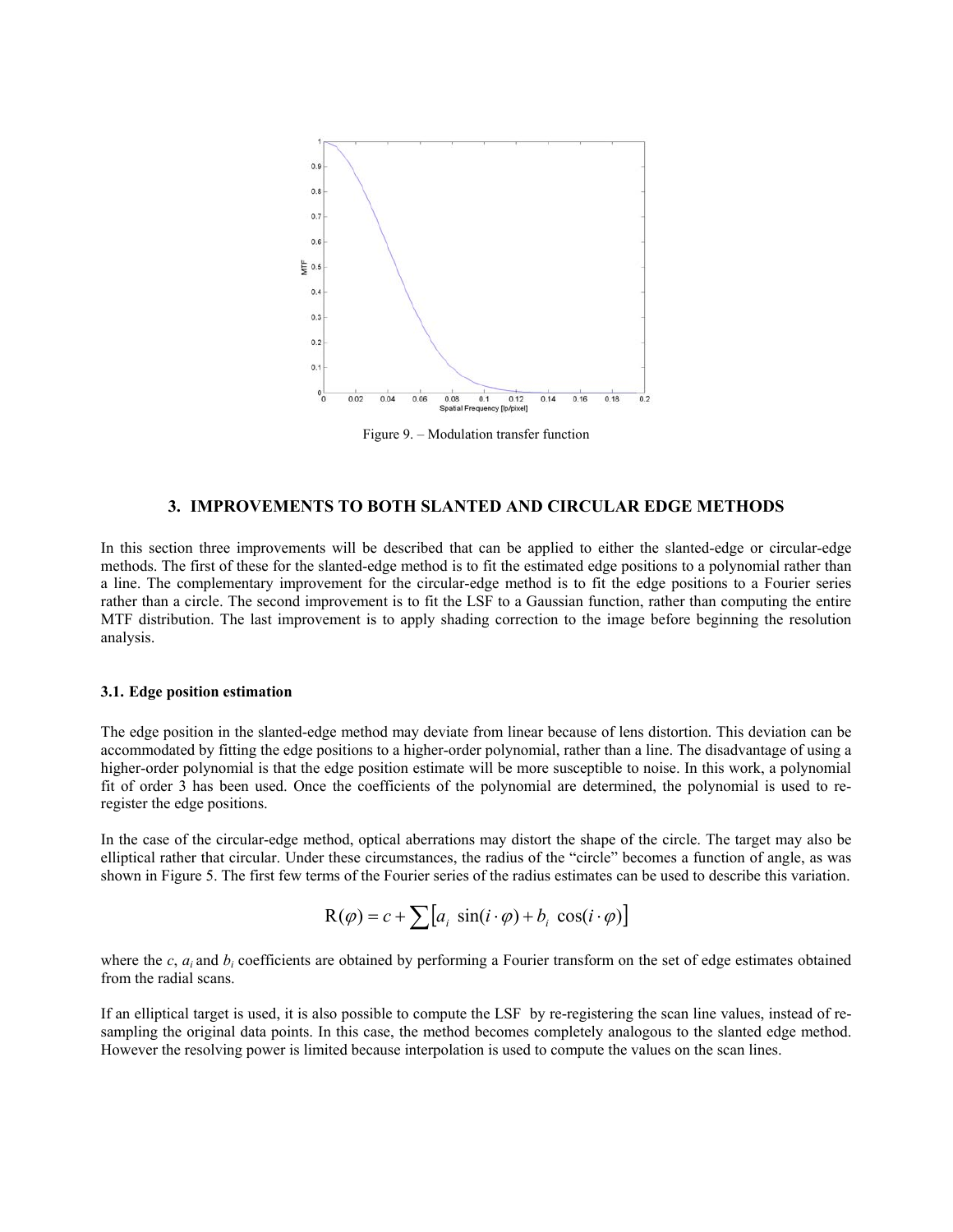#### **3.2. Fitting the LSF to a Gaussian**

From a practical standpoint, it is difficult to perform an accurate MTF measurement because of noise, shading and aberrations. Fortunately the optical blur in most digital cameras is almost Gaussian. Consequently a single number can be used to characterize the sharpness. Frequently the MTF at a specific spatial frequency or the spatial frequency at a specific MTF value is used. An equivalent description is the half-width of the LSF peak.

The advantage of fitting the LSF to a Gaussian is that it suppresses noise effectively. A Gaussian fit to an experimentally measured LSF curve derived from a slanted-edge target is shown in Figure 10. The optical blur is accurately described by a Gaussian.



Figure 10. – Gaussian fit to super-resolved LSF

Some digital cameras use a birefringent blur filter to reduce color aliasing. In these cameras, the LSF can be fitted to a pair of Gaussian curves, offset by approximately one pixel period.

If a single MTF specification is required, it can easily be calculated from the half-width of the LSF. The following formula was obtained by applying the Fourier transform to the assumed Gaussian LSF:

$$
MTF(f) = \exp(-\frac{1}{2}[2\pi f \sigma w]^2)
$$

Where *f* is the spatial frequency  $[lp/mm]$ ,  $\sigma$  is the half-width of the line-spread function, and w is the pixel pitch  $[mm]$ . This equation can be used to solve for the MTF in terms of *f*, or *f* in terms of the MTF, given sigma from the slantededge or circular-edge calculation.

#### **3.3. Shading correction**

It is difficult to uniformly illuminate a test target. Non-uniformities in illumination result in shading across the image. Shading can occur in luminance, chrominance, or both.

The best solution to shading is flat-field correction. In this method, a separate image of a uniform target is collected under the same illumination. The pixels in the resolution test image are then normalized by the values in the flat field image.